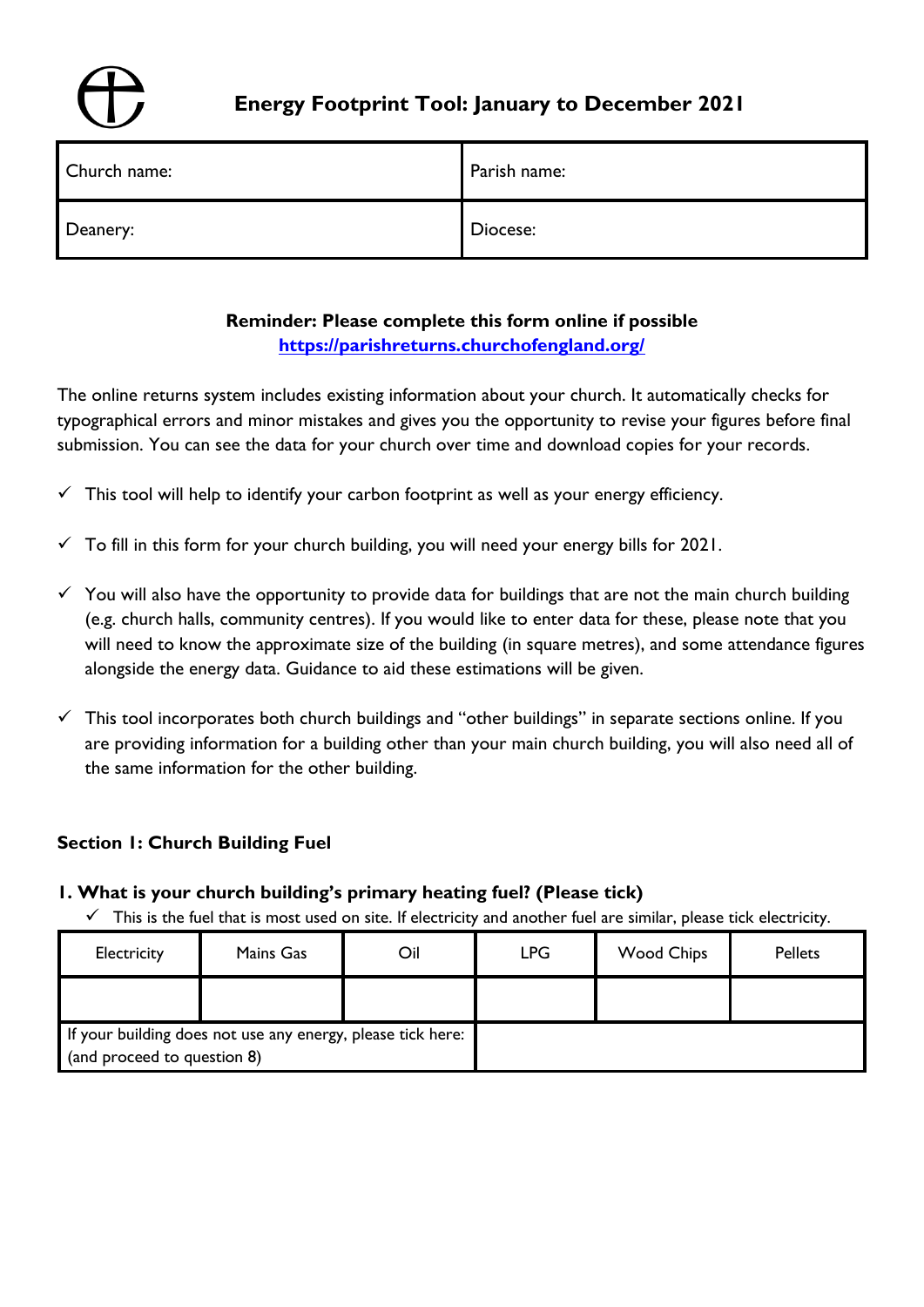#### **2a. If you use electricity, please could you provide the name of the supplier below:**

 $\checkmark$  If you do not use electricity, please proceed to question 3.

### **2b. Please provide the following electricity figures for 2021 below:**

| Electricity Purchased (kWh) |  |
|-----------------------------|--|
| Cost of Electricity $(E)$   |  |

#### **3a. If you use gas, please could you provide the name of the supplier below:**

 $\checkmark$  If you do not use gas, please proceed to question 4.

#### **3b. Please provide the following gas figures for 2021 below:**

| <b>Gas Purchased</b> | Unit of Gas<br>(please circle or delete as appropriate) | Cost of Gas $(E)$ |
|----------------------|---------------------------------------------------------|-------------------|
|                      | kWh/cu metres/100s cu feet                              |                   |

#### **3c. Is your electricity or gas supplier a 'renewable tariff'? (Please tick)**

| Energy      | Yes | No | Partial | Do not know |
|-------------|-----|----|---------|-------------|
| Electricity |     |    |         |             |
| Gas         |     |    |         |             |

#### **4. Does your supplier offset 100% of your energy?**

- ✓ If your supplier does not offset your energy, or you do not know, please proceed to question 5.
- $\checkmark$  If your supplier does offset your energy, please tick which energy below.

| <b>Offset Electricity</b> | Offset Gas | Offset Both |
|---------------------------|------------|-------------|
|                           |            |             |

#### **5. Please provide the following oil figures for 2021 below.**

 $\checkmark$  If you do not use oil, please proceed to question 6.

| Oil Purchased (litres) |  |
|------------------------|--|
| Cost of Oil $(E)$      |  |